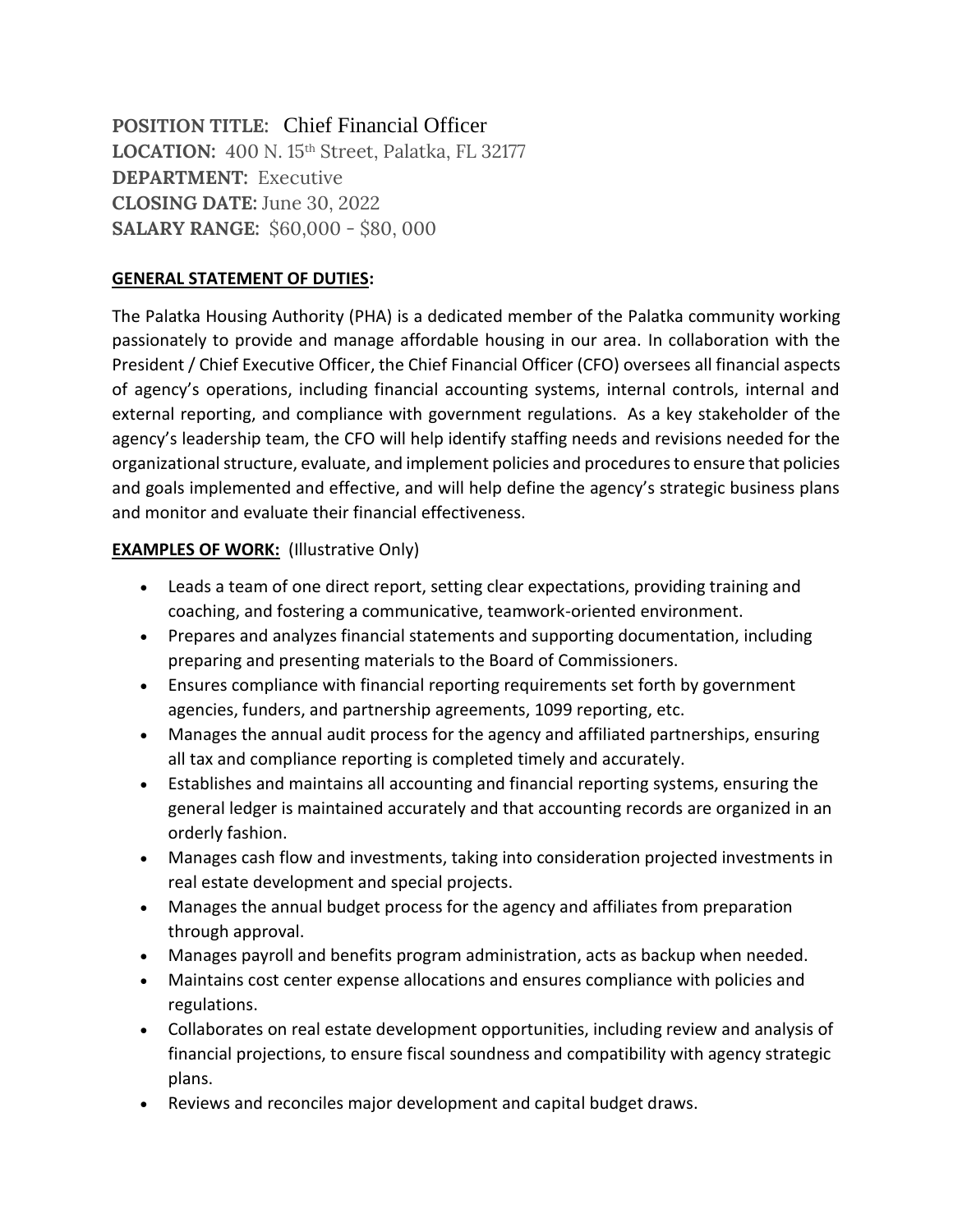- Serves as financial administrator for third party managed real estate, including review of monthly financials, annual budgets, and completion of annual audits and tax returns.
- Manages banking relationships and administers access of online banking platforms.
- Develops, maintains, and audits written financial policies, procedures, and related materials.
- Ensures agency compliance with applicable government regulations and funder requirements.
- Assists other staff with assignments as necessary, and performs other related duties as required or assigned.

## **REQUIRED KNOWLEDGE, SKILLS, AND ABILITIES:**

- Demonstrated knowledge of financial and accounting practices, including GAAP, GASB, and GAAS.
- Interpreting complex financial, technical, and governmental regulations and laws.
- Preparing complex financial, program, and statistical statements and reports.
- Analyzing, defining, and correcting accounting discrepancies.
- Supervises and evaluates the work of subordinates; leading, planning, and prioritizing workloads.
- Establishes and maintains effective working relationships with internal and external customers.
- Read, analyze, and interpret an extensive variety of technical instructions, federal regulations, and deal with several abstract, concrete, and creative variables.
- Effectively present information and respond to staff, managers, clients, and customers.
- Define, resolve, and correct complex problems; collect data, establish facts, draw valid conclusions.
- Operate Windows based computers and Microsoft Office products such as Excel, Outlook, and Word.
- Read, write, and prepare reports, business correspondence, and procedure manuals in English.

# **QUALIFICATIONS**

- Bachelor's Degree in Accounting, strong knowledge of GAAP, and seven years of relevant experience or any equivalent combination of experience and training which provides the knowledge and abilities necessary to perform the work of a CFO.
- Demonstrated experience in governmental/nonprofit accounting or LIHTC, HUD, and real estate asset/property management.
- Experience dealing with multiple entities and funds.
- Experience effectively developing, monitoring, and supporting internal and external audit processes.
- Experience planning, supervising, and evaluating the work of subordinates.